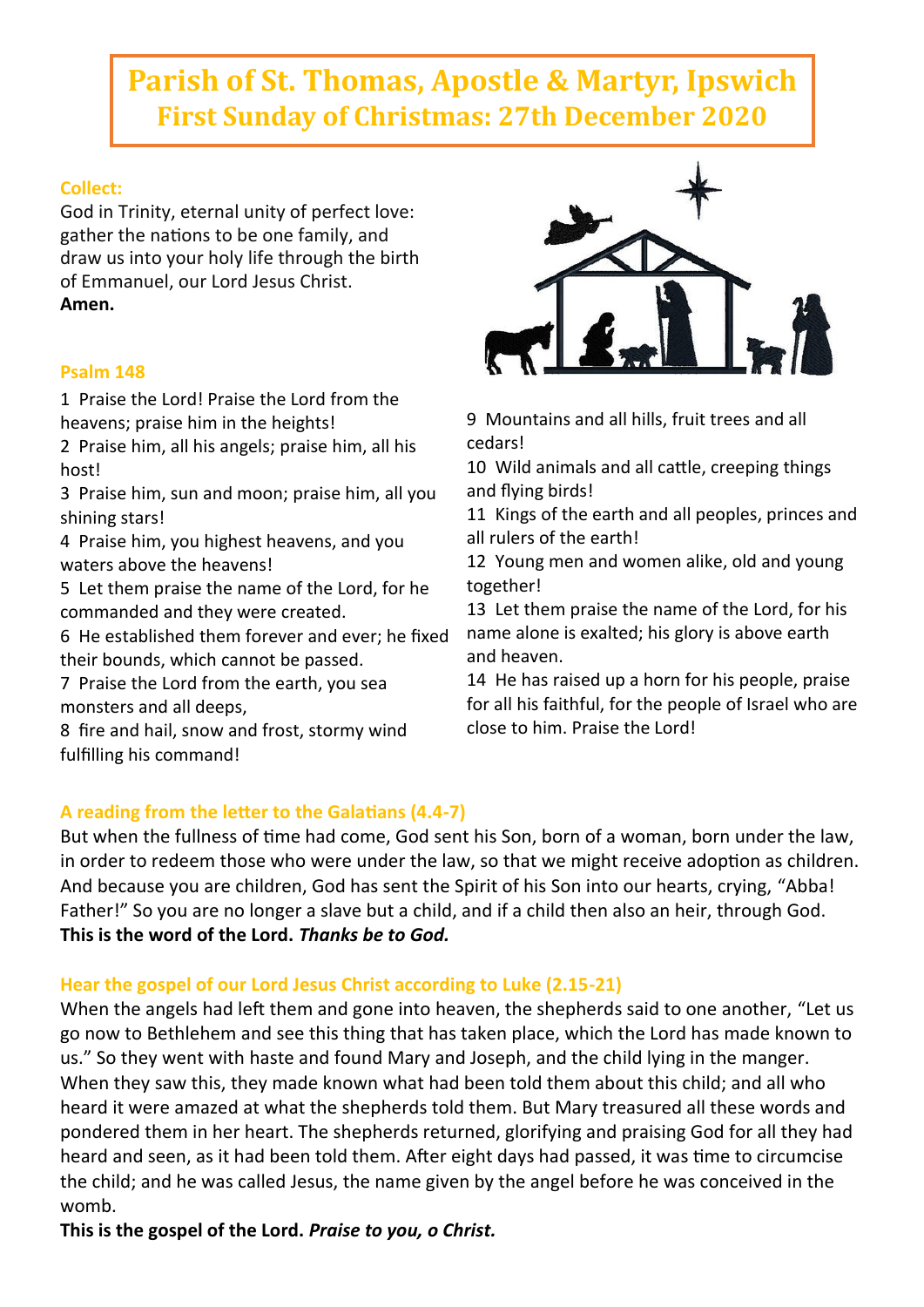## **Reflections from Rev Jackie:**

## **Christmas is waiting**:

Christmas is waiting to happen. Outside, a vacant hillside Lies silent, strangely empty Of any angel's choir.

## A stable waits

for bookings at the inn to multiply. Distant kings study charts and keep gifts in storage, While shepherds plan their memoirs In expectancy of unexpected fame and keep a chapter free for miracles.

A small velvet patch in the black night sky stands ready to hold a new-born star, and oppressed peoples everywhere cling wildly to prophecy and song and whisper the word: **Messiah**.

They've switched on the lights In the high street, counting off the buying days. Like guardsmen on parade, shops are stocked and standing by, Revving up the engines Of the card machines, and history watchers mark another year In the slow count to 3000.

But here an old man lies in the stairwell where he fell three days ago and no one knows. Here a young girl loiters in a streetlights unholy halo to sell the only thing she owns that men will pay for. And here an infant sleeps on a sack on the hard earth floor Where even a mother's hand is empty, And there are places where Christmas Is still waiting To happen.

**Letting Jesus into Christmas:**

#### **Behold I stand:**

When the night is deep with the sense of Christmas and expectancy hangs heavy on every breath **behold, I stand at the door and knock.**

When the floor is knee deep In discarded wrapping paper And the new books are open at page one And the new toys are already broken **behold I stand at the door and knock.**

When the family is squashed elbow to elbow around the table, and the furious rush for food is over and the only word that can describe the feeling Is full, **behold, I stand at the door and knock.**

When Christmas is over and the television is silent for the first time in two days and who sent which card to whom Is forgotten until next year, **behold, I stand at the door**

And when the nation has finished celebrating Christmas without Christ, A birthday without a birth the coming of a kingdom without a king, when I am forgotten despised, rejected crucified **behold, I stand.**

Spoken Worship. Gerard Kelly 2007.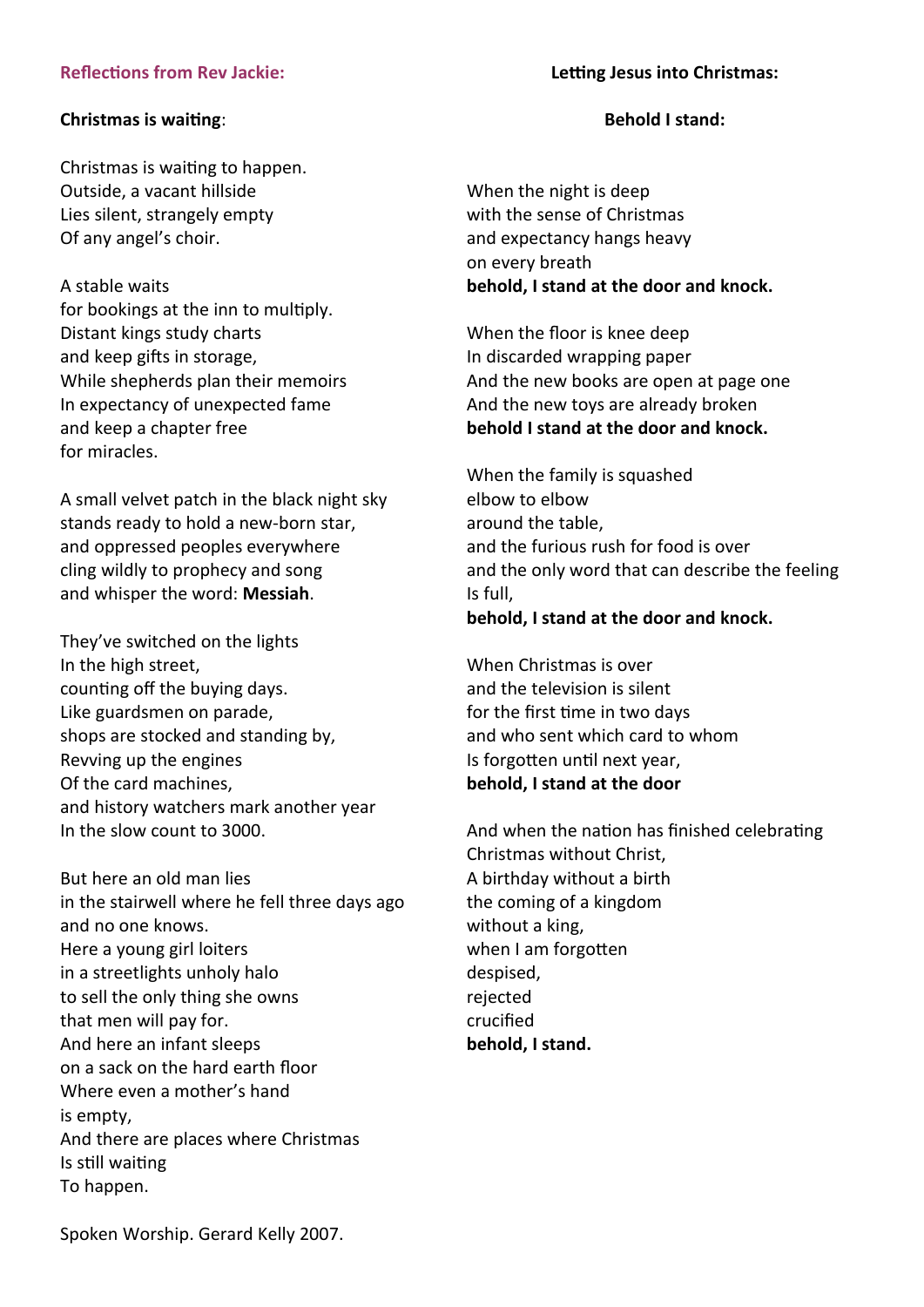#### **The peace of the Lord be always with you.**

## **This week's hymn:**

Hark! the herald angels sing, "Glory to the new-born King! Peace on earth, and mercy mild, God and sinners reconciled." Joyful, all ye nations, rise, Join the triumph of the skies; With th' angelic host proclaim, "Christ is born in Bethlehem." *Hark! the herald angels sing, Glory to the new-born King!*

Christ, by highest heaven adored: Christ, the everlasting Lord; Late in time behold him come, Offspring of the favoured one. Veiled in flesh, the Godhead see; Hail, th'incarnate Deity: Pleased, as man, with men to dwell, Jesus, our Emmanuel! *Hark! the herald angels sing, Glory to the new-born King!*

Hail! the heaven-born Prince of peace! Hail! the Son of Righteousness! Light and life to all he brings, Risen with healing in his wings Mild he lays his glory by, Born that man no more may die: Born to raise the son of earth, Born to give them second birth. *Hark! the herald angels sing, Glory to the new-born King!*

## **For Our Prayers:**

The Bishops are calling on every parish to join them using this prayer at home and at every act of worship for our church, that we grow in trust in God's providence and deepen our own generosity giving of ourselves and of our gifts.

**Loving God, you are always with us, and give us all we need to be your church in Suffolk. Help us, we pray, to give as we have received: abundantly, generously, and joyfully, that our worship and our service may bear witness to your Kingdom of unfailing love. In the name of your Son who gave himself for us, Jesus Christ our Lord. Amen.**

## *Please pray for:*

**Those with chronic or long-term illness:** Eric Dickerson, Rosemary, Jenny, Andrew Barfield, Kathy Steele, Andrew, Peggy, Natacha, Christine, Stephen, Samantha, Rex & Jill, Margaret Christian, Jean Dominy,

**\_\_\_\_\_\_\_\_\_\_\_\_\_\_\_\_\_\_\_\_\_\_\_\_\_\_\_**

**Those undergoing treatment or currently ill:** Emily, Gloria Elmer, Helen Harlow, Leslie Bloomfield, Katie, Vincent Lightbody, Roger Dickerson, Vicky & Matt, Maureen Dobson, Dagmar, Lee Grigs

**All who are affected by the Coronavirus** in the UK and around the world: *For all who have lost their jobs due to Covid19; all who are despairing. For all who have lost their lives & livelihoods, the injured, the bereaved. For hospital and health care workers*

**For our government & MPs', and local councillors: for honesty in politics, for wisdom and justice for all. For refuges** across the world & diplomates and peace makers, working to end conflicts

**Those who have recently died, and their families mourning their loss:** Pearl Leggett, John Chapman RIP.

*Call this number* —> *for free*. It's a lovely way to worship from home!